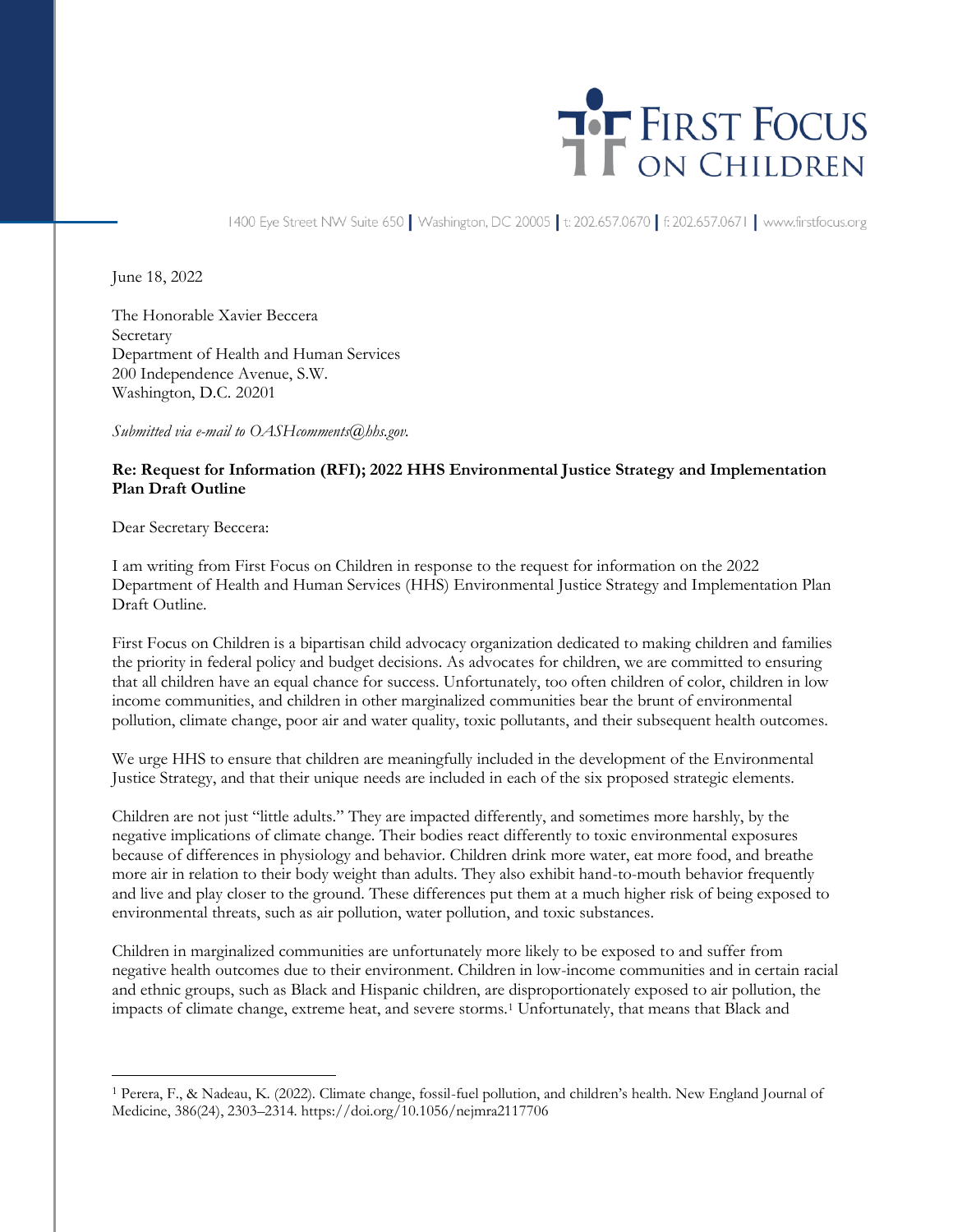Hispanic children are more likely to have asthma and have a greater risk of elevated blood lead levels compared to white children.<sup>2,3</sup>

Below are our suggestions on how children can be meaningfully included in the six proposed strategic elements, including our thoughts on possible priority actions that could be included to address the needs of children and their families, and also what we feel is missing and needs to be addressed. For example, it is important that HHS clearly describe how the department will be determining what a "disadvantaged community" is, and the benchmarks for that determination.

## **Strategic Elements**

*I. Services* 

We agree with the priority actions in the Services strategic element, and want to highlight the importance of linguistic and culturally appropriate outreach and assistance. In addition, we suggest these services should also highlight funding for technical assistance that is specific to children, and has outreach materials that instructs the public on the dangers that are specific to children when they are exposed to environmental toxins and other related hazards.

We also suggest another priority action under the Services strategic element. To address environmental racism, the policies and practices that contribute to the perpetuation of structural racism need to be addressed. We suggest providing technical assistance to communities, using appropriate cultural and linguistic outreach materials, on other existing HHS funding opportunities that contribute to economic development and social services, in addition to expanding funding opportunities in this area.

## *II. Partnerships and Community Engagement (Public Engagement)*

We suggest including a priority action that specifically mentions how HHS will be establishing partnerships with disadvantaged communities. To reach as many children as possible, we suggest establishing partnerships through community centers, health care settings, especially pediatric health care settings, and schools. This will help to ensure that children and their families are being educated by trusted figures in their community, such as doctors and nurses.

*III. Research and Data Collection, Analysis, Utilization*

We suggest including a priority action that is specific to supporting research related to child environmental health and the factors contributing to health disparities among children, as the health impacts on children can vary greatly from adults.

We also suggest disaggregating data by age, race, and other demographic factors to be displayed in the environmental justice and social vulnerability data dashboard and index.

*IV. Education and Training*

<sup>2</sup> Zanobetti A, Ryan PH, Coull B, et al. Childhood Asthma Incidence, Early and Persistent Wheeze, and Neighborhood Socioeconomic Factors in the ECHO/CREW Consortium. JAMA Pediatr. Published online May 23, 2022. doi:10.1001/jamapediatrics.2022.1446

<sup>3</sup> QuickStats: Percentage of Children Aged 1–5 Years with Elevated Blood Lead Levels, by Race/Ethnicity — National Health and Nutrition Examination Survey, United States, 1988–1994, 1999–2006, and 2007–2014. MMWR Morb Mortal Wkly Rep 2016;65:1089. DOI: http://dx.doi.org/10.15585/mmwr.mm6539a9